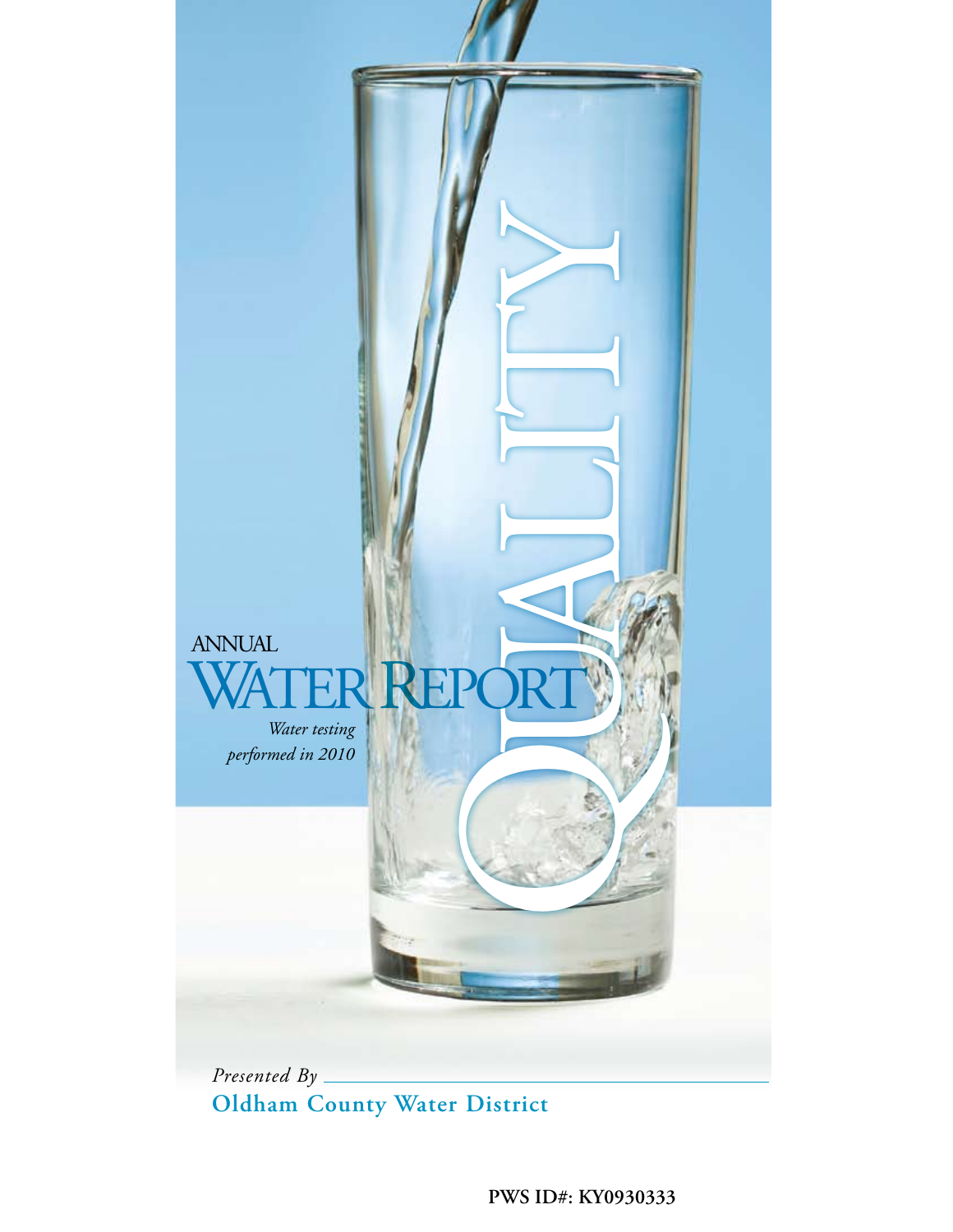# Quality FirstQuality

Once again we are proud to present our annual<br>
between January 1 and December 31, 2010. As in years water quality report covering all testing performed between January 1 and December 31, 2010. As in years past, we are committed to delivering the best-quality drinking water possible. To that end, we remain vigilant in meeting the challenges of new regulations, source water protection, water conservation, and community outreach and education while continuing to serve the needs of all of our water users. Thank you for allowing us to continue providing you and your family with highquality drinking water.

We encourage you to share your thoughts with us on the information contained in this report. Should you ever have any questions or concerns, we are always available to assist you.

# Community Participation

You are invited to participate in our public forum and<br>voice your concerns about your drinking water. We<br>meat the second Tiseday of such month horizonias at 6 meet the second Tuesday of each month beginning at 6 p.m. at the Buckner Office, 3707 West Highway 146, LaGrange, Kentucky.

#### Important Health Information

Some people may be more vulnerable to contaminants<br>In drinking water than the general population. Immunocompromised persons such as persons with cancer undergoing chemotherapy, persons who have undergone organ transplants, people with HIV/AIDS or other immune system disorders, some elderly, and infants may be particularly at risk from infections. These people should seek advice about drinking water from their health care providers. The U.S. EPA/CDC (Centers for Disease Control and Prevention) guidelines on appropriate means to lessen the risk of infection by *Cryptosporidium* and other microbial contaminants are available from the Safe Drinking Water Hotline at (800) 426-4791 or www.epa. gov/drink/hotline/.

# Substances That Could Be in Water

To ensure that tap water is safe to drink, the U.S.<br>EPA prescribes regulations limiting the amount of certain contaminants in water provided by public water systems. U.S. Food and Drug Administration regulations establish limits for contaminants in bottled water, which must provide the same protection for public health.

The sources of drinking water (both tap water and bottled water) include rivers, lakes, streams, ponds, reservoirs, springs, and wells. As water travels over the surface of the land or through the ground, it dissolves naturally occurring minerals, in some cases, radioactive material, and substances resulting from the presence of animals or from human activity. Substances that may be present in source water include:

**Microbial Contaminants**, such as viruses and bacteria, which may come from sewage treatment plants, septic systems, agricultural livestock operations, or wildlife;

**Inorganic Contaminants**, such as salts and metals, which can be naturally occurring or may result from urban stormwater runoff, industrial or domestic wastewater discharges, oil and gas production, mining, or farming;

**Pesticides and Herbicides**, which may come from a variety of sources such as agriculture, urban stormwater runoff, and residential uses;

**Organic Chemical Contaminants**, including synthetic and volatile organic chemicals, which are by-products of industrial processes and petroleum production and may also come from gas stations, urban stormwater runoff, and septic systems;

**Radioactive Contaminants**, which can be naturally occurring or may be the result of oil and gas production and mining activities.

Drinking water, including bottled water, may reasonably be expected to contain at least small amounts of some contaminants. The presence of contaminants does not necessarily indicate that water poses a health risk. More information about contaminants and potential health effects may be obtained by calling the U.S. EPA's Safe Drinking Water Hotline at (800) 426-4791.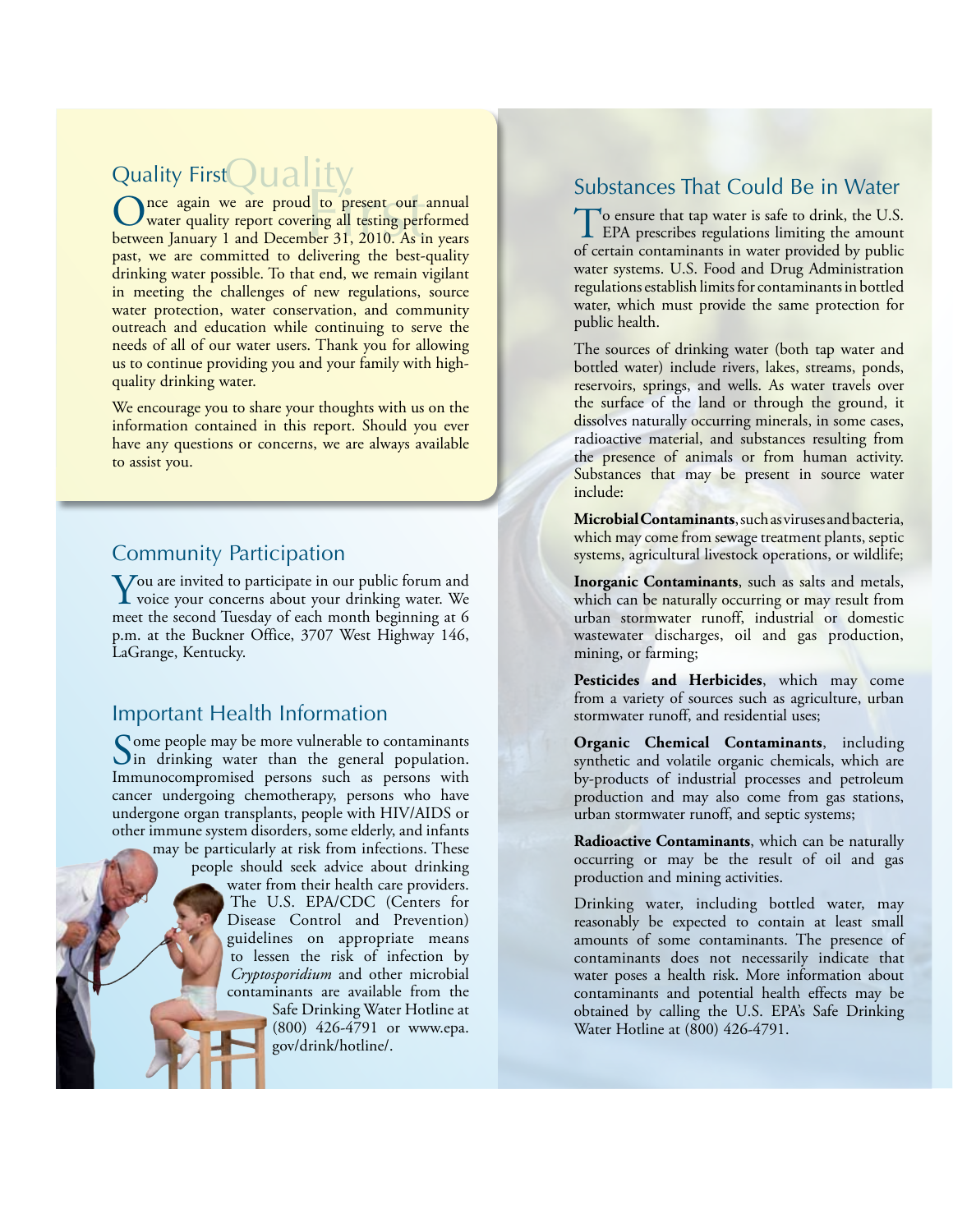#### Tap vs. Bottled

Thanks in part to aggressive marketing, the bottled<br>water industry would have you believe that water purchased in bottles is a healthier alternative to tap water. However, according to a four-year study conducted by the Natural Resources Defense Council, bottled water is not necessarily cleaner or safer than most tap water. In fact, about 25 percent of bottled water is actually just bottled tap water (40 percent according to government estimates).

The Food and Drug Administration is responsible for regulating bottled water, but these rules allow for less rigorous testing and purity standards than those required by the U.S. EPA for community tap water. For instance, the high mineral content of some bottled waters makes them unsuitable for babies and young children. Further, the FDA completely exempts bottled water that's packaged and sold within the same state, which accounts for about 70 percent of all bottled water sold in the United States.

People spend 10,000 times more per gallon for bottled water than they typically do for tap water. If you get your recommended eight glasses a day from bottled water, you could spend up to \$1,400 annually. The same amount of tap water would cost about 49 cents. Even if you installed a filter device on your tap, your annual expenditure would be far less than what you'd pay for bottled water.

For a detailed discussion on the NRDC study results, check out their Web site at www.nrdc.org/water/ drinking/bw/exesum.asp.

### Where Does My Water Come From?

Oldham County Water District customers are<br>fortunate because we enjoy an abundant water supply from a groundwater source. The Oldham County Water Treatment Plant draws water from the Ohio River alluvium, which holds several billion gallons of water. The Oldham County Water Treatment Plant was constructed in 1981 to draw from this underground water supply. This groundwater supply is constantly being replenished with water from the Ohio River along with natural transevaporation. The treatment facility provides roughly 1.5 billion gallons of clean drinking water every year.

#### Water Conservation

 $\sum$  you can play a role in conserving water and saving<br>yourself money in the process by becoming conscious<br>of the amount of mutual same benefield is using and by of the amount of water your household is using and by looking for ways to use less whenever you can. It is not hard to conserve water. Here are a few tips:

- Automatic dishwashers use 15 gallons for every cycle, regardless of how many dishes are loaded. So get a run for your money and load it to capacity.
- Turn off the tap when brushing your teeth.
- Check every faucet in your home for leaks. Just a slow drip can waste 15 to 20 gallons a day. Fix it and you can save almost 6,000 gallons per year.
- Check your toilets for leaks by putting a few drops of food coloring in the tank. Watch for a few minutes to see if the color shows up in the bowl. It is not uncommon to lose up to 100 gallons a day from an invisible toilet leak. Fix it and you save more than 30,000 gallons a year.
- Use your water meter to detect hidden leaks. Simply turn off all taps and water using appliances. Then check the meter after 15 minutes. If it moved, you have a leak.

#### Information on the Internet

The U.S. EPA Office of Water (www.epa.gov/ watrhome) and the Centers for Disease Control and Prevention (www.cdc.gov) Web sites provide a substantial amount of information on many issues relating to water resources, water conservation and public health. Also, the Kentucky Division of Water, Drinking Water Branch, has a Web site (http://water. ky.gov/Pages/default.aspx) that provides complete and current information on water issues in Kentucky, including valuable information about our watershed.

# Juestions?

For more information about this report, or for any questions relating to your drinking water, please contact Russell D. Rose, Superintendent, at (502) 222-1690 or visit our Web site at www.oldhamcountywater.com.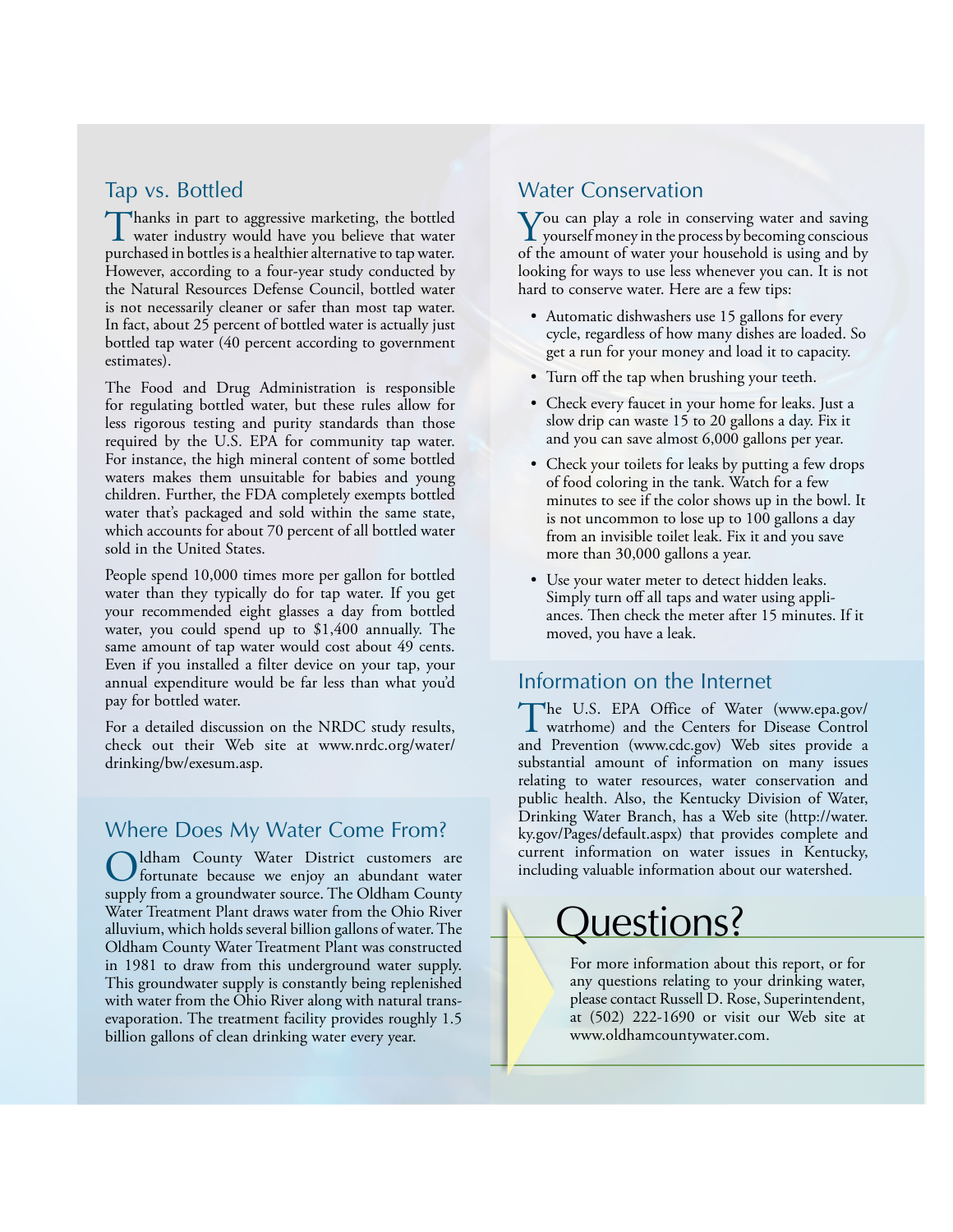### Lead in Home Plumbing

If present, elevated levels of lead can cause serious health problems, especially for pregnant women and<br>young children. Lead in drinking water is primarily from materials and components associated with<br>genericalized and h f present, elevated levels of lead can cause serious health problems, especially for pregnant women and service lines and home plumbing. Oldham County Water District is responsible for providing highquality drinking water, but we cannot control the variety of materials used in plumbing components. When your water has been sitting for several hours, you can minimize the potential for lead exposure by flushing your tap for 30 seconds to 2 minutes before using water for drinking or cooking. If you are concerned about lead in your water, you may wish to have your water tested. Information on lead in drinking water, testing methods, and steps you can take to minimize exposure is available from the Safe Drinking Water Hotline or at www.epa.gov/safewater/lead.

# Why do I get this report each year?

Community water system operators are required by Federal law to provide their customers an annual water quality report. The report helps people make informed choices about the water they drink. It lets people know what contaminants, if any, are in their drinking water and how these contaminants may affect their health. It also gives the system operators a chance to tell customers what it takes to deliver safe drinking water.

#### Why does my water sometimes look "milky"?

The "milky" look is caused by tiny air bubbles in the water. The water in the pipes coming into your home or business might be under a bit of pressure, and gasses (the air) are dissolved and trapped in the pressurized water as it flows into your glass. As the air bubbles rise in the glass, they break free at the surface, thus clearing up the water. Although the milky appearance might be disconcerting, the air bubbles won't affect the quality or taste of the water.

### How can I keep my pet's water bowl germ free?

Veterinarians generally recommend that water bowls be washed daily with warm, soapy water — normally when you change the water. Scour the corners, nooks, and crannies of the water dish using a small scrub brush. In addition, once a week put water bowls into the dishwasher to sanitize them with hot water. In most situations, disinfectants like bleach are not needed; warm, soapy water is all you need to keep your pet's water clean and safe.

#### How much water is used during a typical shower?

The Federal Energy Policy Act set a nationwide regulation that limits shower heads to a maximum flow of 2.5 gallons per minute (GPM). Shower heads made before1980 are rated at 5 GPM. Since the average shower is estimated to last 8.2 minutes, the old shower heads use 41 gallons of water while the newer, low-flow shower heads use only about 21 gallons.

## Is it okay to use hot water from the tap for cooking and drinking?

No, ALWAYS use cold water. Hot water is more likely to contain rust, copper, and lead from household plumbing and water heaters. These substances can dissolve into hot water faster than they do into cold water, especially when the faucet has not been used for an extended period of time.

#### How many contaminants are regulated in drinking water?

The U.S. EPA regulates over 80 contaminants in drinking water. Some states may choose to regulate additional contaminants or to set stricter standards, but all states must have standards at least as stringent as the U.S. EPA's.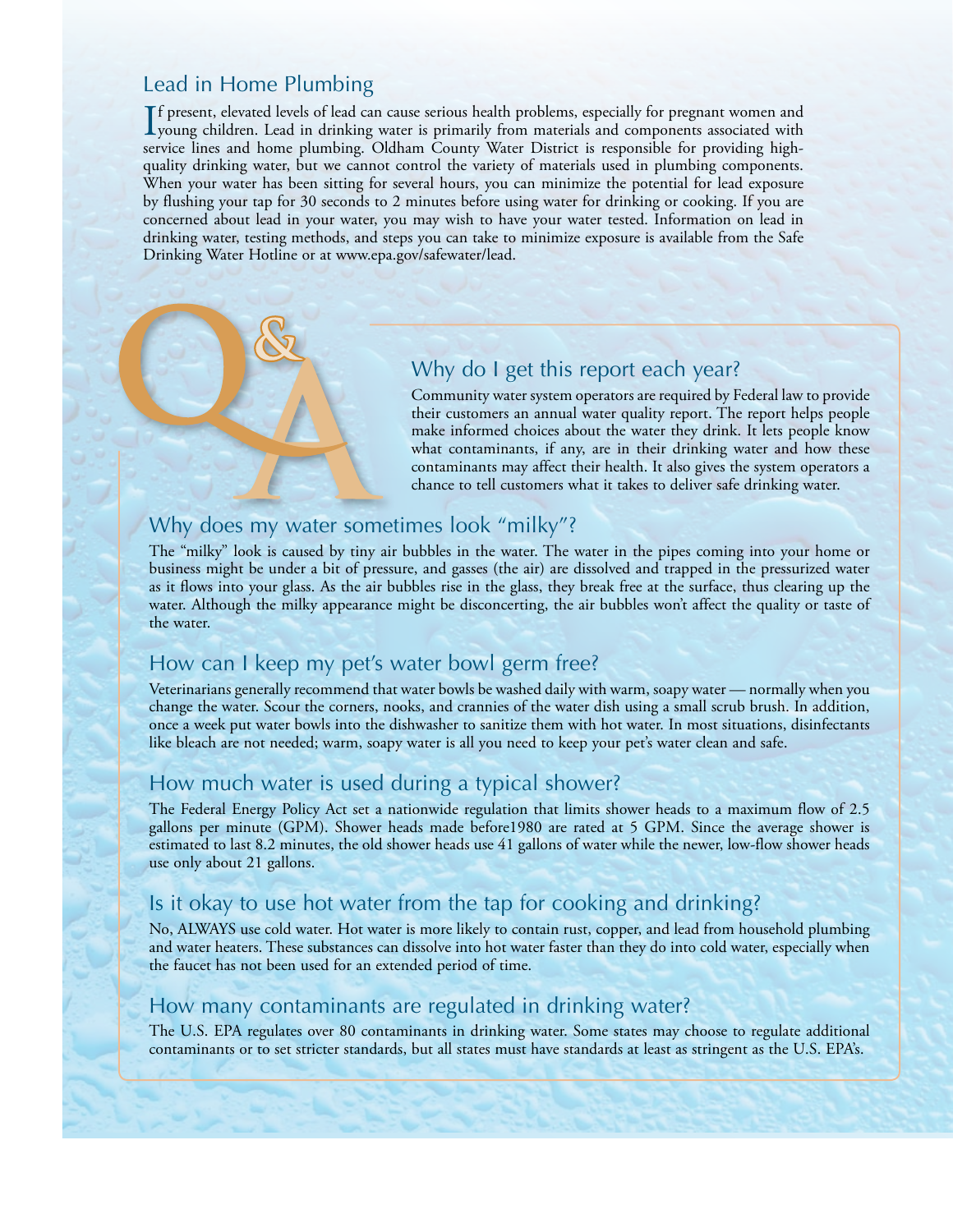### Naturally Occurring Bacteria

The simple fact is, bacteria and other microorganisms inhabit our world. They can be found all around us: in our food; on our skin; in our bodies; and, in the air, soil, and water. Some are harmful to us and some are not. Coliform bacteria are common in the environment and are generally not harmful themselves. The presence of this bacterial form in drinking water is a concern because it indicates that the water may be contaminated with other organisms that can cause disease. Throughout the year, we tested many water samples for coliform bacteria. In that time, none of the samples came back positive for the bacteria. Federal regulations now require that public water that tests positive for coliform bacteria must be further analyzed for fecal coliform bacteria. Fecal coliform are present only in human and animal waste. Because these bacteria can cause illness, it is unacceptable for fecal coliform to be present in water at any concentration. Our tests indicate no fecal coliform is present in our water.

#### About Our Violations

#### **Treatment Technique Violation**

Violation Type: 41 Failure Maintain Microbial Treat. (GWR)

Date and Length of Violation: Compliance period 8/1/2010 to 8/31/2010 and 9/1/2010 to 9/30/2010

Steps Taken to Correct Violation: Our water system violated a drinking water requirement. We received a notice of violation (NOV) for August 2010 and also for September 2010. Although these incidents were not an emergencies, you, as our customers, have a right to know what happened and what we did to correct this situation.

We are required to disinfect our drinking water source, the Ohio River Alluvium. From August 31, 2010 to September 1, 2010, we did not meet one or more of our treatment requirements to provide sufficient levels of disinfectant due to a mechanical failure in our chlorination process. As a result, we failed to submit adequate sampling results to meet chlorine summary requirements for the compliance periods of 8/1/2010 to 8/31/2010 and 9/1/2010 to 9/30/2010.

Measurements of disinfectant indicate that adequate disinfection did not occur for the period indicated. Adequate disinfection is required to ensure safe drinking water.

We corrected the mechanical failure, issued a system-wide Boil Water Advisory, flushed water lines, and sent samples to our lab for testing. The mechanical problem was resolved on September 1, 2010, and the water samples were declared clean on September 2, 2010.

Health Effects: Inadequately treated or inadequately protected water may contain disease-causing organisms. These organisms include bacteria, viruses, and parasites which can cause symptoms such as nausea, cramps, diarrhea, and associated headaches.

#### **Public Notification Violation**

There was no Secondary Public Notice Method completed for the violations issued for the compliance periods of 8/1/2010 to 8/31/2010 and 9/1/2010 to 9/30/2010. All Public Notices must be mailed or hand delivered as the primary distribution method. A secondary method like newspaper or posting is also required. We failed to do a secondary method of delivery, and this resulted in an additional violation for not doing the public notification correctly.

Please share this information with all of the other people who drink this water, especially those who may not have received this notice directly (for example, people in apartments, nursing homes, schools, and businesses). You can do this by posting this notice in a public place or by distributing copies by hand or mail.